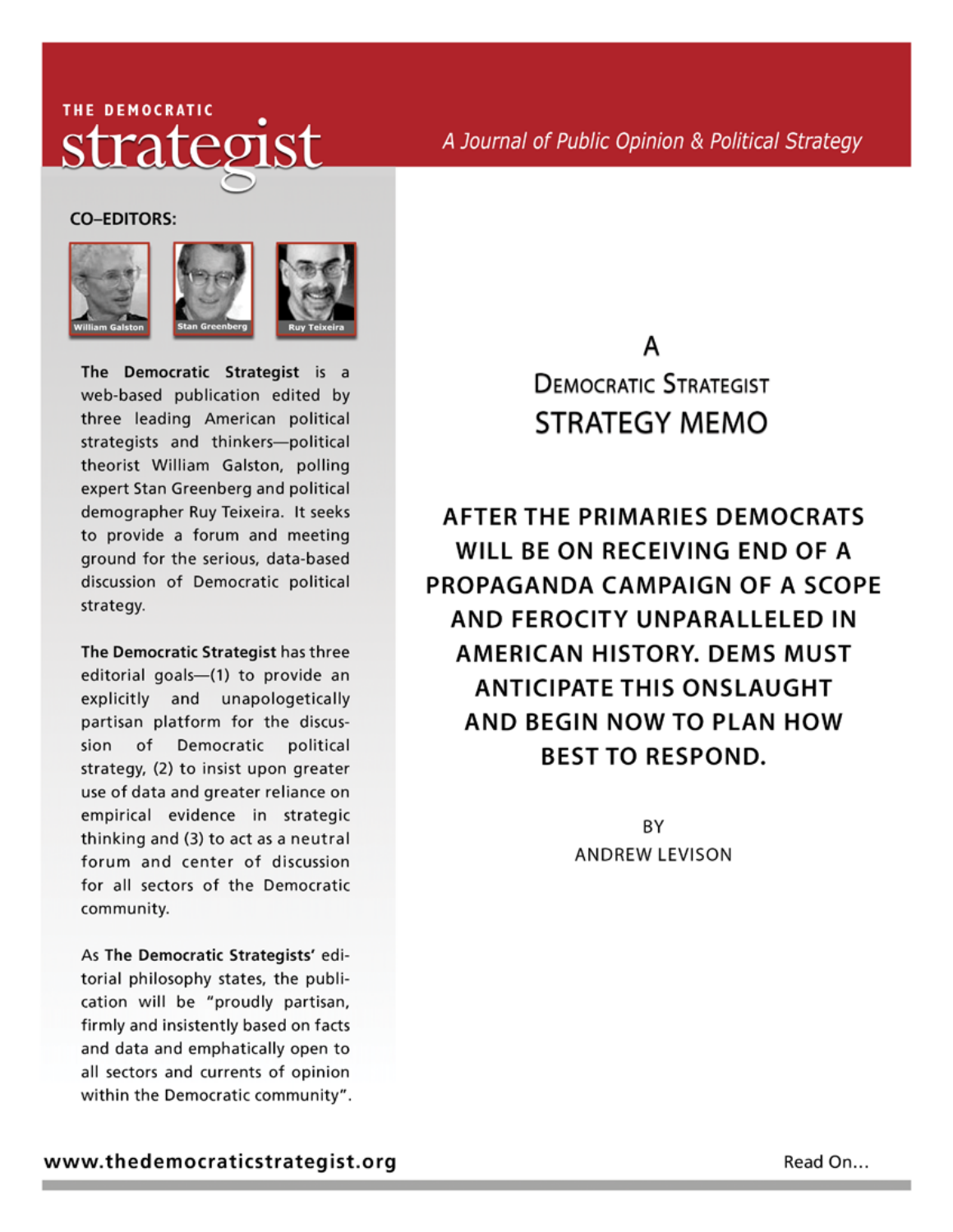

## **A TDS Strategy Memo:**

**After the primaries Democrats will be on receiving end of a propaganda campaign of a scope and ferocity unparalleled in American history. Dems must anticipate this onslaught and begin now to plan how best to respond.** 

## *By Andrew Levison*

The Republican primary campaign has provided a foretaste of the bitter and divisive super-PAC driven media tactics that will be used against Obama in the fall. The fundamental and inescapable fact is that Democrats will be on the receiving end of a propaganda campaign of a scope and ferocity unparalleled in American history. Democrats must begin planning now how they will respond.

The attack will be three pronged:

First, there will be a "high road" attack directly sponsored by the Republican presidential candidate—now almost certainly Romney—and the RNC. It will be based on sanctimoniously accusing Obama of having "failed"—that he has not fulfilled his campaign promises and that his policies have proved ineffective. The media has already reported on this planned campaign and how it will reduce the need for Romney to attack Obama personally by using Obama's own words against him.

This part of the three-pronged approach does not represent any major departure from the practices of past campaigns. Where it will significantly differ is in the use of bogus "facts" and statistics on a scale that would have been previously unacceptable. Years ago statements such as "the stimulus did not create any jobs" and "unemployment has risen under Obama" would have been dismissed as simply false by the media as soon as "mainstream" economists objected. In the modern "post-truth" *Fox News* world, on the other hand, even the most unambiguously false charges will be described as "debatable" rather than nonsense.

The second prong of the strategy will be a feverish invocation of the culture war narrative—one that will far excel Sarah Palin's sneering and divisive *"we're the real, the good America; they are the degenerate coastal elites"* framework that she used in the 2008 campaign.

The ads—which will come from Super-PAC's more than official sources—will be ugly and distasteful: they will portray Obama as deeply "un-American"—foreign and alien to the heartland values and daily life of the "real" America. Romney and the Republicans have already made this the centerpiece of their "hardball" attack. Obama *"goes around the world apologizing for America." "He wants to turn America into France." "He is a socialist who hates free enterprise."* The third-party ads will repeat these same accusations but with an overt appeal to prejudices that will be more accurately described as xenophobic rather than racial. The ads will identify Obama not with ghetto hoodlums or Black Panthers but rather with foreign ideas and ethnicities—"commies", "America-hating Muslims" and "illegal aliens and foreigners," all of whom support his goal of undermining America.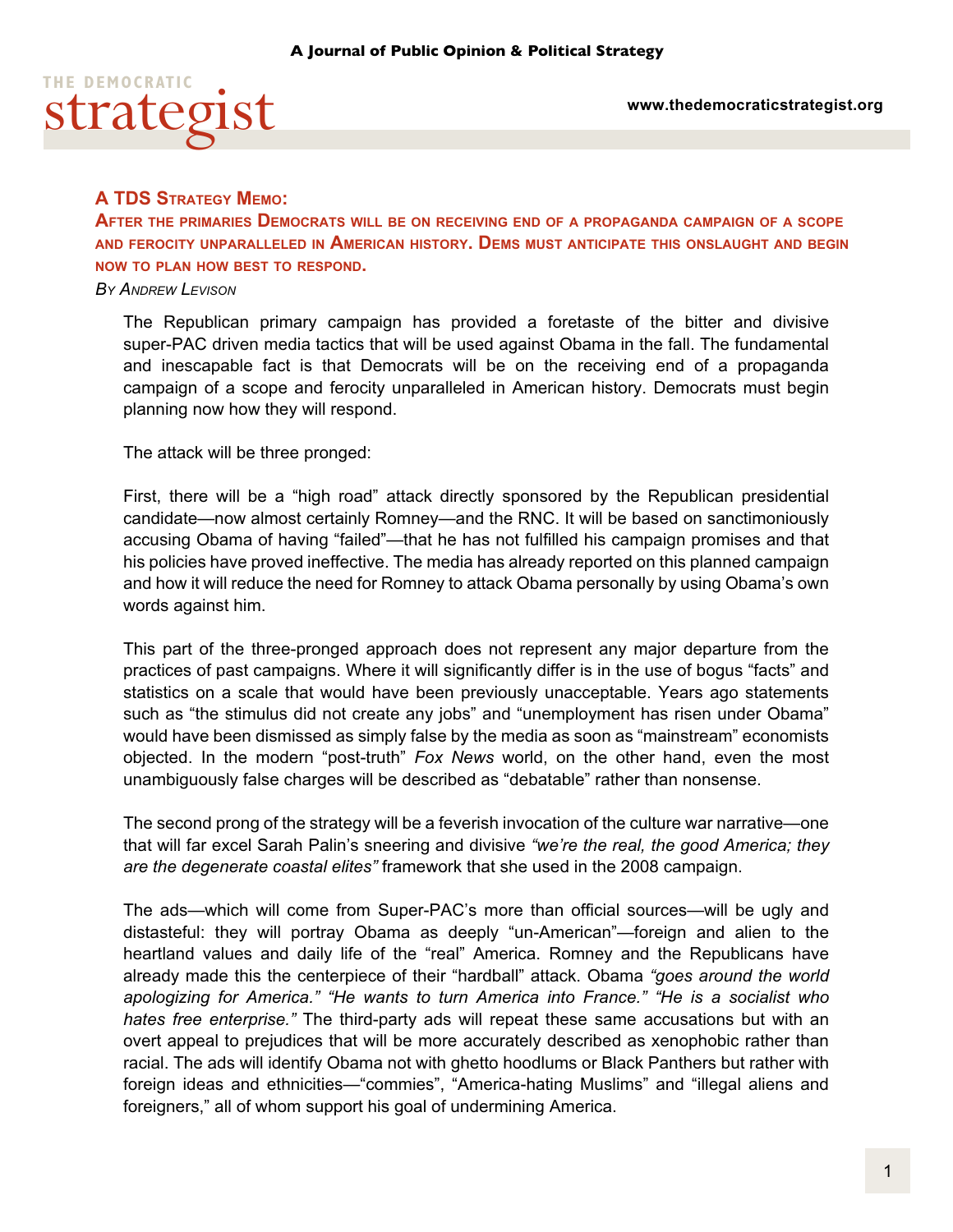The most important and destructive change in 2012, however, will be in the vastly expanded dissemination of a third, flagrantly dishonest and utterly propagandistic "low road" attack—one that will be conducted both above and below the radar.

In 2008 the low road attack on Obama was conducted largely outside the official candidate and Republican party media or the major PAC'-s (one clumsy ad by the McCain campaign that attempted to make a "dog-whistle" suggestion that Obama was the anti-Christ was a notable exception). Most of the 2008 low road attacks circulated under the radar—through distribution to informal e-mail lists and comment threads, through micro-targeted direct mail, through robo-calls and through phone banks run by shadowy outside firms. Within these closed communication channels the claims were widely circulated that Obama was a secret Muslim, a radical/communist, a sympathizer with domestic terrorist bombers, and that he was behind a range of "Birtherist" and other conspiracies. Media Matters for America made pioneering attempts to map these "below the radar" attacks during the 2008 campaign and to outline how they were circulated and amplified within the various conservative communication networks, but the study was discontinued after the elections.

Observers were at first uncertain how important these sub-rosa attacks would be in the 2008 election but the absolutely pivotal role they played became very clear as the passion and enthusiasm of the Republican base became largely driven by these "disreputable" views rather than the more policy-based attack made by McCain himself. The real energy of the Republican base in 2008 was reflected in the almost fanatical Sarah Palin supporters whose enthusiasm vastly exceeded any support for McCain himself and whose signs and shouted slogans reflected the "disreputable" rumor-based views rather than opposition to Obama's actual platform or priorities.

(The influence of the rumor-based attacks reached a dramatic climax when McCain—in the most honorable single action of his campaign—explicitly rejected the claim of a woman who asked why he didn't tell voters "the truth"—that Obama was a Muslim terrorist and a traitor during one rally in September. McCain tried to reason with the woman, arguing that Obama was not a terrorist but simply an American with whom he disagreed but the crowd howled its fierce disapproval of his conciliatory remarks.)

Democrats should not assume that Romney will behave as honorably in 2012 as did McCain in 2008. While Romney will hold himself personally aloof, there is little or no chance that he will explicitly disavow the massive low road campaign that will be launched on his behalf.

In 2012 this low road attack—which will once again circulate in large part "under the radar" by e-mail, phone, mail and social media—will have three key characteristics:

First, the attacks will be literally apocalyptic in their depiction of the evil that threatens America. Obama (in cahoots with the UN) will be accused of seriously planning to physically confiscate guns from the homes of average Americans. Secret plans will be alleged that covert socialist training camps are being run in the guise of summer jobs programs. Hundreds of thousands of phony ballots will be said to be stockpiled and voting machines hacked to throw the election to Obama. Massive numbers of union "goons" and "thugs" will be said to be preparing to threaten ordinary Ameri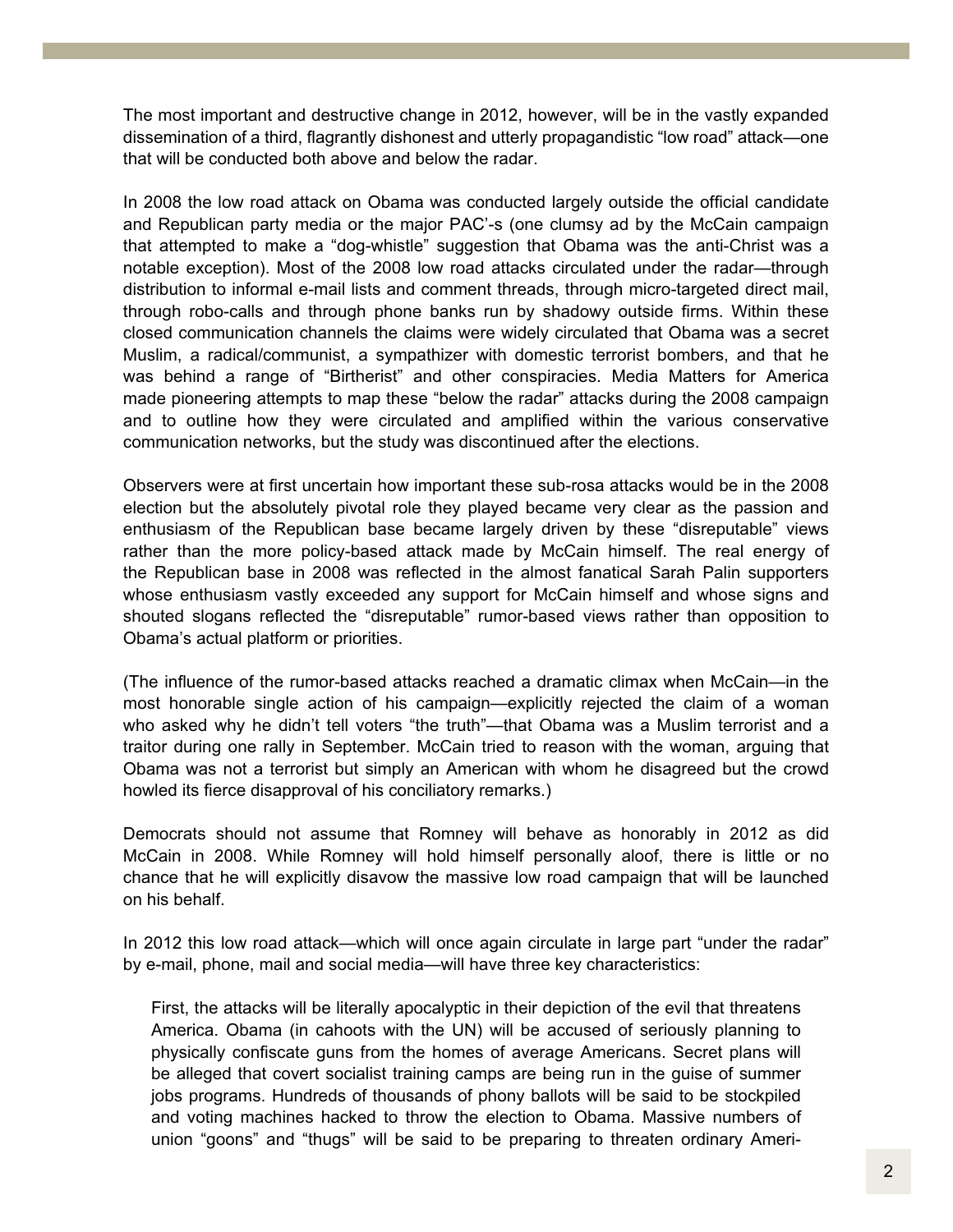cans. Taken as a whole, these messages will claim that the US is actually under the equivalent of a full-scale military attack from subversive domestic enemies threatening to literally destroy the American way of life. Movies depicting heroic resistance to Soviet invasion of America, like 1984's "Red Dawn," will be pointed to as very likely scenarios for the future if Obama is victorious.

Second, the low-road campaign will depict Obama as quite literally and selfconsciously a diabolic subversive. He will be portrayed as a sinister and conspiratorial plotter—a Manchurian candidate—inspired by a Muslim Madrassa / Mau-Mau Kenyan world-view. He will not simply be portrayed as a "crazy liberal" or "far-leftist" comparable to a Michael Moore or Rachael Maddow. He will instead be described as genuinely and profoundly evil—a diabolic composite of Osama Bin Laden, Hitler and Stalin with elements of the anti-Christ narrative thrown in as well.

Third, the low-road campaign will be wildly and flamboyantly lurid—ads will feature storm clouds, dark alleys and evil suspicious faces. They will directly exploit the most appalling racial and social stereotypes—Latino muggers, African-American vote stealers, child-molesting homosexual teachers, dirty, sexually degenerate, heroin-addicted "Occupy" radicals. These stereotypes will not be implied—they will be explicitly and dramatically presented as "the truth" about the dark and menacing alien *"other"* against whom decent Americans must be ready to fight by any means necessary.

It may seem premature to predict an attack of this extraordinarily grotesque character but there are two reasons why a massive "low-road" campaign of this kind is quite literally inevitable.

First, by the fall of 2012 Republicans and conservatives will be literally desperate to increase turn-out among a conservative political base that is very ambivalent about Romney and which has extremely little enthusiasm for him or his country-club Republican persona. There is only so much that conventional TV advertising can do to create an artificial "real folks" image for a candidate who is as ostentatiously privileged and aloof as Romney. In order to turn-out the base on Election Day Republican strategists will agree that it will be necessary to create a climate of genuine mass hysteria about the horrors of a second Obama term.

Second, the sub-rosa rumors and extremist accusations against Obama will provide a critical narrative foundation to support the middle road and high road "Culture War" and "Failed Policy" attacks. For conservatives, a common weakness of both the latter narratives is that they do not have a compelling storyline that discredits Obama personally—a set of repugnant psychological motives that explain why he proposes failing polices and elitist goals. The low-road slanders provide this foundation. He supports bad policies and goals not because he is "sincere but misinformed" or simply "aloof and elitist"; he supports bad policies and goals because he is fundamentally evil.

There will be two major sources for this low road attack—secret-donor PAC'-s for niche TV and radio ads and a wide variety of conservative groups, companies and organizations that will use micro-targeting to promulgate this view through e-mail, direct mail, robo-calls, phone banks, web sites discussion groups and social media.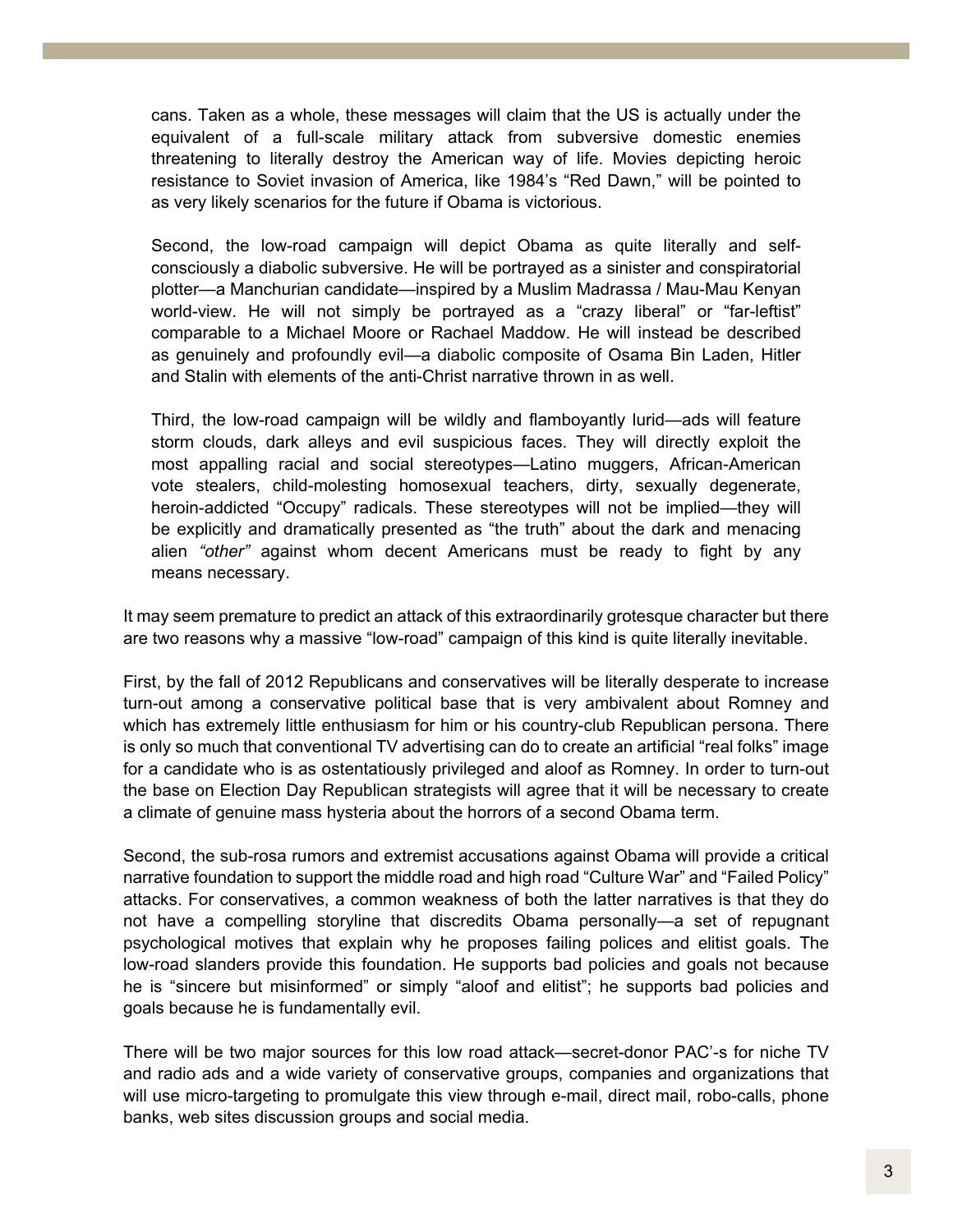The low road will play a much larger role next year than in 2008. Because of the new Tea Party infrastructure, the "under the radar" communications channels are now far more influential than the mass media for vast numbers of conservative Americans. In 2008, only a small proportion of the Republican/PAC ad budget was devoted to this communication channel. This time, fifty to seventy-five million dollars or more could easily be allocated to low-road ads and communications through this network—ads and communications that will have relatively high production values and unprecedented micro-targeted mass distribution.

The most important goal of this low road campaign will be to create a fierce and widespread hysteria among the conservative base—enough to overcome their lack of enthusiasm for Romney and bring them out to vote in record numbers. But this campaign will also have a significant impact on non-conservative, relatively apolitical voters as it circulates via social media and face to face communication. Among the vast majority of average Americans today there are now informal social media networks (e-mail, Facebook, photo-sharing sites etc.) of 10-30 or more family and friends. Within these networks there are almost always a small group of passionate tea-party/Rush Limbaugh advocates—cantankerous cousin Buford who continually passes around all the latest e-mail rumors ("they're gonna' secretly implant chips with 666 on em' into all the dogs when they go to get their vaccinations") and bossy Aunt Louise who thinks that photoshopping Nancy Pelosi's head onto a zombie or vampire photo or using the "funhouse mirror" tool on Obama is the absolute height of mordant satire. These individuals will be the conduit through which the massive low road campaign will circulate virally.

Although the many apolitical members of these informal social circles will not embrace these views, they will nonetheless be influenced by the fact that some of their friends and family are so strongly opposed. A kind of *"where there's smoke there's probably fire"* point of view will take hold and significantly influence their voting decisions.

The low road attacks are uniquely pernicious. They will poison the American political atmosphere even more than it is today—if that is even possible to imagine. An open debate between Democratic policies and the big-business conservatism of Romney will actually be healthy for America even if Obama is defeated. A low road campaign that will rival the worst "big lie" propaganda of totalitarian societies, on the other hand, will deeply damage and wound the USA and intensify a polarization that is already deeply and dangerously toxic.

How should Dems respond to this danger that is now on the horizon? For many Dems the immediate reaction will be to "fight fire with fire"—to attack Romney as a soulless corporate vampire who destroys human lives and condemns millions to poverty and to do so with just as much force and savagery as the attacks on Obama. Recent opinion polling which suggests strong majority support for many "populist" propositions and policies will be offered as proof that this is the best way to go.

There is no question that a populist stance will appeal to a very substantial number of ordinary Americans and will significantly energize and mobilize the progressive base. There are, however, two limitations to how far a "fight fire with fire" approach can be taken before it reaches the limits of its effectiveness.

First, neither the conservative base nor many of the relatively apolitical, low-information voters will vote for Obama under any circumstances. While a sector of the latter group will be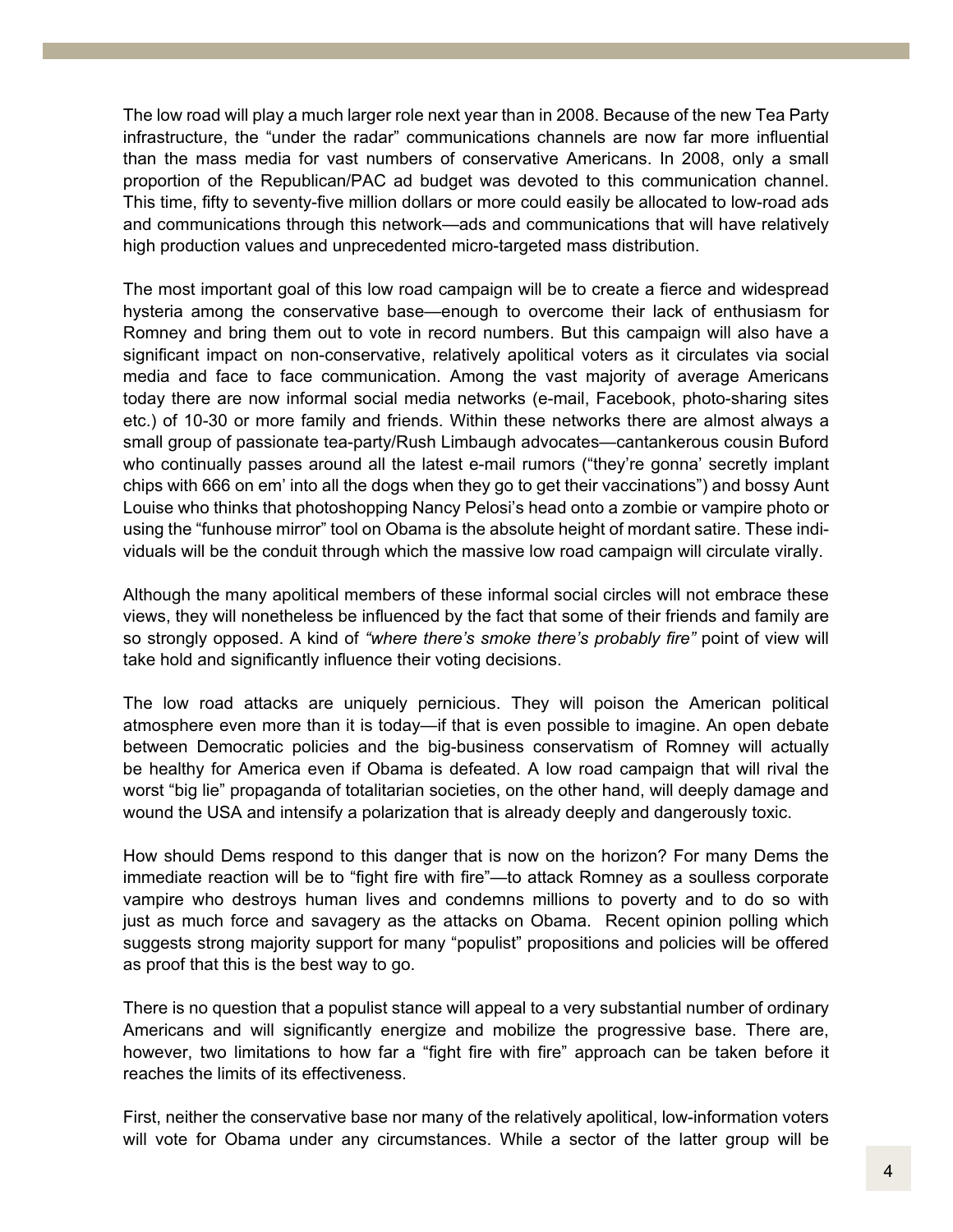sympathetically inclined toward a populist appeal, their profound distrust of Dems and their deep cynicism about government will stop them from actually deciding to vote for Democrats.

As a result, for both these groups, neither pro-Obama nor anti-Romney ads, no matter how dramatic or effective, will actually alter their vote on Election Day. With these groups the only realistic goal for Dems will be to lower their turnout by reducing their low road-induced hysteria and convincing them that there really is no urgent need to get out of bed to vote for a candidate they really don't like very much on Election Day.

Second, with the vast sums of money that will now be directed into campaign advertising almost all available communications channels will be utterly and completely saturated. Additional advertising beyond this point will be subject to almost exponentially diminishing returns. Voters in swing states will be certain to see enough pro-Obama and anti-Romney advertising to swing their vote to the Dems if it is humanly possible to do so.

What this suggests is that rather than devoting all available resources to "fighting fire with fire," there is an additional line of attack for Dems—one that springs directly from the central imperative of the Romney campaign.

Romney's major challenge will be to segregate his messages so that he can present himself as a moderate to some voters and a conservative to others. He absolutely has to pull this off to be elected. As a consequence, being able to simultaneously run parallel but separate high road, middle road and low road campaigns will be absolutely vital to his success.

This suggests that what Dems should do is devote substantial resources to a distinct communications campaign that aggressively attacks the low road slanders from a relatively "middle of the road", moderate perspective and which puts pressure on Romney to either embrace or repudiate them. Successfully executed, such a strategy would continually place Romney on the "horns of a dilemma," forced to choose between alienating his conservative or moderate supporters.

The kinds of messages that would achieve this goal would come from "middle of the road" spokesmen and actors and run along the lines of the following:

- *"You know, I don't agree with Obama about a lot of things, but it really bothers me to see people saying he's the anti-Christ or Stalin or Hitler. That's just wrong."*
- *"This election should be an honest debate and not a smear campaign using secret money"*
- *"Rumors and lies are the wrong way to win an election. The candidates should call out the ads that spread them by name and say flat out that they stink"*
- *"Honest debate strengthens America*—*rumors and lies damage our country."*
- *"Oh come on. Get real. I'm sick of hearing lies every day on my TV and telephone."*
- *"Americans ought to be able to disagree with each other without demonizing each other."*